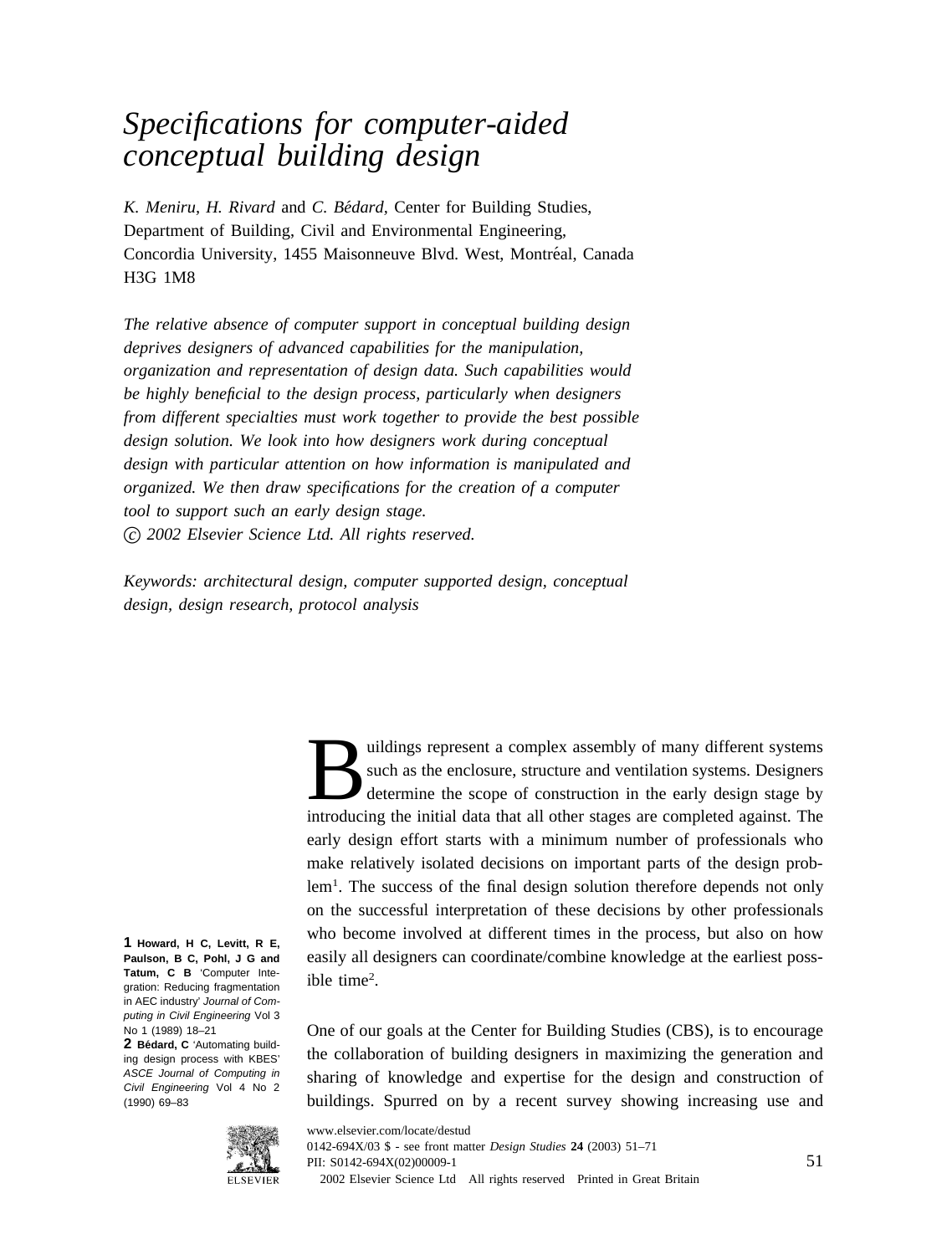demand of computers at the early stages in design firms<sup>3</sup>, we investigate what specifications would be required for an early design computer-based tool. Two important issues must be addressed in the development of such a tool. The first issue can be derived from the reasoning that design is a process of capturing and organizing design information in such a manner that it can be retrieved and reused at a later time. The success of a design project depends largely on how well the designer manages such information<sup>4</sup>. The second issue is concerned with the need for an integrated design process, i.e. where technical knowledge is brought into the building design process as early as possible in order to improve the overall building delivery process<sup>5-8</sup>.

Our plan for an early design computer tool is therefore two-fold. Primarily, we want to help the designer (architect) manage the data that comes out of the early design process without disrupting their preferred method of design. Such a software tool shall only manage the data produced by the designer and not necessarily redefine the manner in which data is produced. For this reason our focus in studying the design process remains mainly on the workspace activity, not in explaining how the designer is thinking about design. Second, we want to integrate the workspaces of architects and engineers so that early design data created by the architect is accessible to the engineer without loss in meaning or context. Although very important to the overall goal of this research, the focus of this paper is on the first issue which is to capture the architect's early design data manipulation and organization methods.

We provide the results of a design protocol study of eight individual designers in which we concentrate on the activities and events over time on the workspace. We consider how or why the designer operates to enable us to understand what the drawing depicts and identify the means required to support its development. Combining literature survey and observations we then draw specifications for developing a computer tool that would provide valuable assistance at the conceptual building design stage.

## *1 Review of the design process*

Early design for buildings invariably starts with a single designer (architect) who works using brief notes of requirements and sketches<sup>9</sup>. A lot of sketches are used which provide a means with which the designer clarifies the characteristics of the design, logs their design process, stores ideas and reveals the mechanics of their thinking process<sup>10–12</sup>. In particular, the sketch is the most important tool<sup>13</sup> for communicating design at the early stage and have associations with hidden meanings in the designer's imagination<sup>14</sup> which most likely will not be fully or easily understood by others.

**3 Rivard, H** 'A survey on the impact of information technology on the Canadian architecture, engineering and construction industry' Electronic Journal of Information Technology in Construction Vol 5 (May 2000) 37–56 **4 Baya, V and Leifer, L J** 'Understanding information management in conceptual design' in **N Cross, H Christiaans and K Dorst** (eds) Analysing design activity, Ch. 7, John Wiley & Sons, Chichester, UK (1996) pp 151–168

**5** Akin, Ö Psychology of architectural design, Pion Limited, London, UK (1986)

**6 Fazio, P** 'A case study in integrated building design' Canadian Journal for Civil Engineering Vol 17 (1990) 636–642

**7 Be´dard, C, Gowri, K and Fazio, P** 'Integration in the building industry' Journal of Computing in Civil Engineering Vol 5 No 5 (October 1991) 333–335

**8 Rush, R D** (ed.) The building systems integration handbook, Butterworth Heinemann, Oxford, UK (1986)

**9 Fricke, G** 'Successful approaches in dealing with different precise design problems' Design Studies Vol 20 No 5 (1999) 417–429

**10 Atman, C J, Chimka, J R, Bursic, K M and Nachtmann, H L** 'A comparison of freshman and senior engineering processes' Design Studies Vol 20 No 2 (1999) 131–152

**11 Casakin, H and GoldSchmidt, G** 'Expertise and use of visual anology: Implications for design education' Design Studies Vol 20 No 2 (1999) 153–175 **12 Do¨rner, D** 'Approaching design thinking research' Design Studies Vol 20 No 5 (1999) 407–415a

**13 Lipson, H and Shpitalni, M** ''Conceptual design and analysis by sketching' Artificial Intelligence for Engineering Design, Analysis and Manufacturing Vol 14 No 5 (2000) 391–401

**14 Purcell, A T and Gero, J S** 'Drawings and the design process' Design Studies Vol 19 No 4 (1998) 389–430